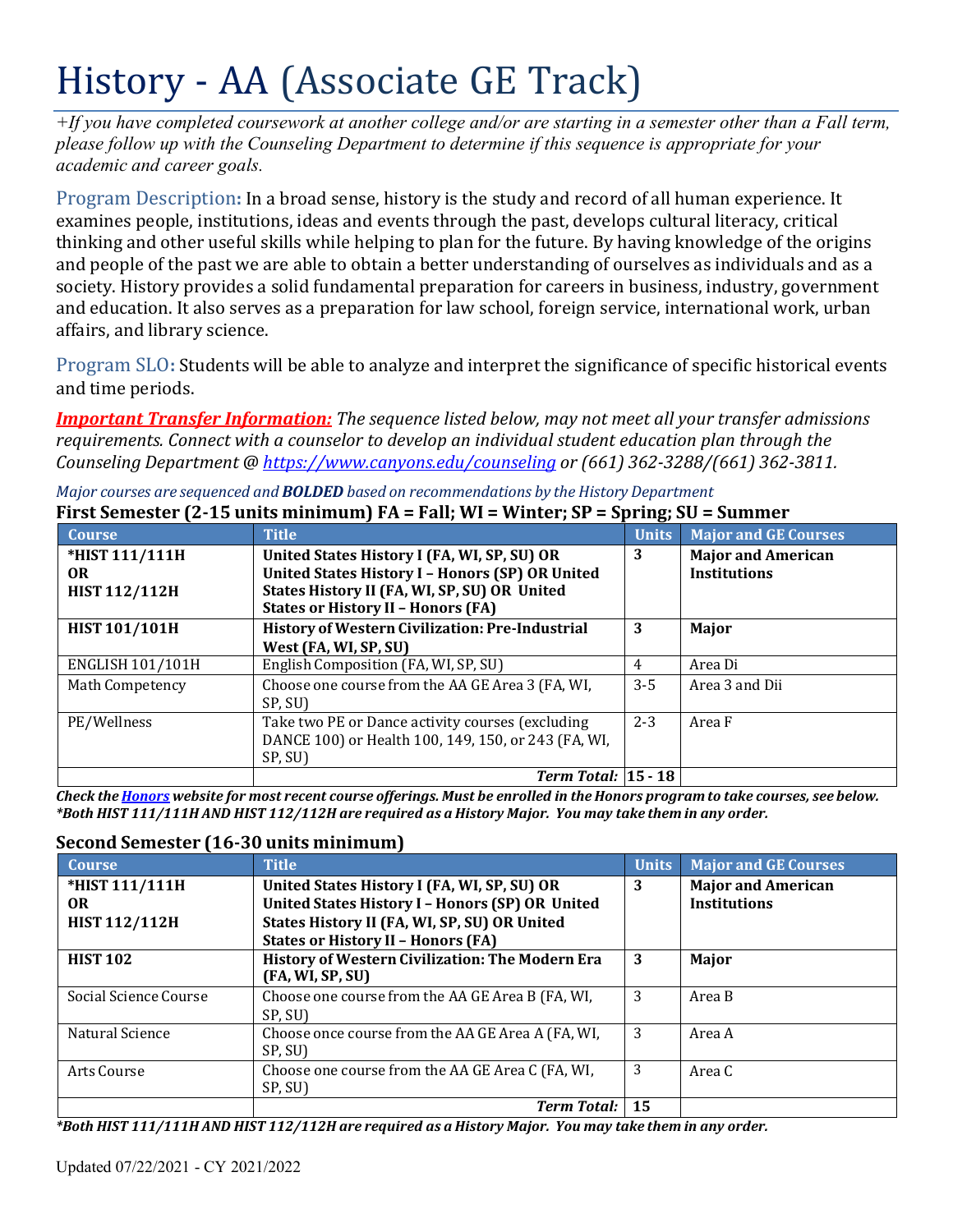# **Third Semester (31-45 units minimum)**

| <b>Course</b>                | <b>Title</b>                                        | <b>Units</b> | <b>Major and GE Courses</b> |
|------------------------------|-----------------------------------------------------|--------------|-----------------------------|
| <b>Group 1 Course</b>        | Choose any course from Group 1 (FA, WI, SP, SU)-    | 3            | Major                       |
| <b>Department</b>            | see table below. Department Recommends              |              |                             |
| <b>Recommends</b>            | <b>History of Eastern Civilization I (FA) OR</b>    |              |                             |
| <b>HIST 191 OR HIST 240</b>  | <b>Latin American Civilization (FA)</b>             |              |                             |
| Diversity                    | Choose one course from the AA GE Area 4             | 3            | Area 4 Diversity            |
| AA Elective                  | Choose any 3-unit course that is 100-level or above | 3            | Elective                    |
| <b>Department Recommends</b> | Department Recommends Social and Cultural History   |              |                             |
| <b>HIST 130</b>              | of the Unites States (FA, WI, SP, SU)               |              |                             |
| AA Elective                  | Choose any 3-unit course that is 100-level or above | 3            | Elective                    |
|                              | (FA, WI, SP, SU)                                    |              |                             |
| AA Elective                  | History department recommends you take another      | 3            | Elective                    |
|                              | history course that you have not taken              |              |                             |
|                              | <b>Term Total:</b>                                  | 15           |                             |

*Students are encouraged to take additional History courses to fulfill elective units.*

# **Fourth Semester (46-60 units minimum)**

| <b>Course</b>                | <b>Title</b>                                               | <b>Units</b> | <b>Major and GE Courses</b> |
|------------------------------|------------------------------------------------------------|--------------|-----------------------------|
| <b>Group 2 Course</b>        | Choose any course from Group 2 (FA, WI, SP, SU)            | 3            | Major                       |
| <b>Department</b>            | - see table below - Department Recommends                  |              |                             |
| <b>Recommends</b>            | <b>History of Mexico and Mexican &amp; Chicano Peoples</b> |              |                             |
| <b>HIST 243</b>              | (SP)                                                       |              |                             |
| AA Elective                  | Choose any 3-unit course that is 100-level or above        | 3            | Elective                    |
| <b>Department Recommends</b> | (FA, WI, SP, SU) - Department Recommends History of        |              |                             |
| <b>HIST 192</b>              | Eastern Civilization II (SP)                               |              |                             |
| AA Elective                  | Choose any 3-unit course that is 100-level or above        | 3            | Elective                    |
| <b>Department Recommends</b> | (FA, WI, SP, SU) - Department Recommends The Role          |              |                             |
| HIST 120/120H                | of Women in the United States (FA, WI, SP, SU)             |              |                             |
| AA Elective                  | Choose any 3-unit course that is 100-level or above        | 3            | Elective                    |
| Department Recommends        | (FA, WI, SP, SU) - Department Recommends                   |              |                             |
| <b>HIST 212</b>              | History of the Middle East (SP)                            |              |                             |
| AA Elective                  | Choose any 3-unit course that is 100-level or above        | 3            | Elective                    |
|                              | <b>Term Total:</b>                                         | 15           |                             |

*Students are encouraged to take additional History courses to fulfill elective units.* **Total Units: 60+**

#### **Group 1-Choose one course from the following:**

| *HIST 191        | <b>History of Eastern Civilization I (FA)</b>  |  |
|------------------|------------------------------------------------|--|
| <b>*HIST 192</b> | <b>History of Eastern Civilization II (SP)</b> |  |
| <b>HIST 240</b>  | Latin American Civilization (FA)               |  |

\* The History courses with an asterisks (\*) may be applied towards your major AND the Diversity GE requirement.

#### **Group 2-Choose one course from the following:**

| $\overline{ECON170}/170H$ | <b>Economic History of the United States (FA, SP, SU)</b>              |   |
|---------------------------|------------------------------------------------------------------------|---|
| <b>HIST 115</b>           | United States History since 1945 (SP)                                  |   |
| <b>HIST 116</b>           | African American History to 1877 (FA, SP)                              |   |
| <b>HIST 117</b>           | African American History since 1877 (FA, SP)                           | 3 |
| *HIST 120/120H            | The Role of Women in the History of the United States (FA, WI, SP, SU) | 3 |
|                           | The Role of Women in the History of the United States Honors (FA)      |   |
| <b>HIST 161</b>           | World History I (FA, WI, SP, SU)                                       |   |
| <b>*HIST 193</b>          | <b>History of India (SP)</b>                                           | 3 |
| <b>*HIST 210</b>          | History of California (FA, WI, SP, SU)                                 |   |
| <b>HIST 212</b>           | <b>History of the Middle East (SP)</b>                                 |   |
| *HIST 243                 | History of Mexico and the Mexican and Chicano Peoples (SP)             |   |

**\****The History courses with an asterisks (\*) may be applied towards your major AND the Diversity GE requirement.* NOTE: The American Institutions GE Requirement will be met with HIST 111/111H and HIST 112/112Hfor the major.